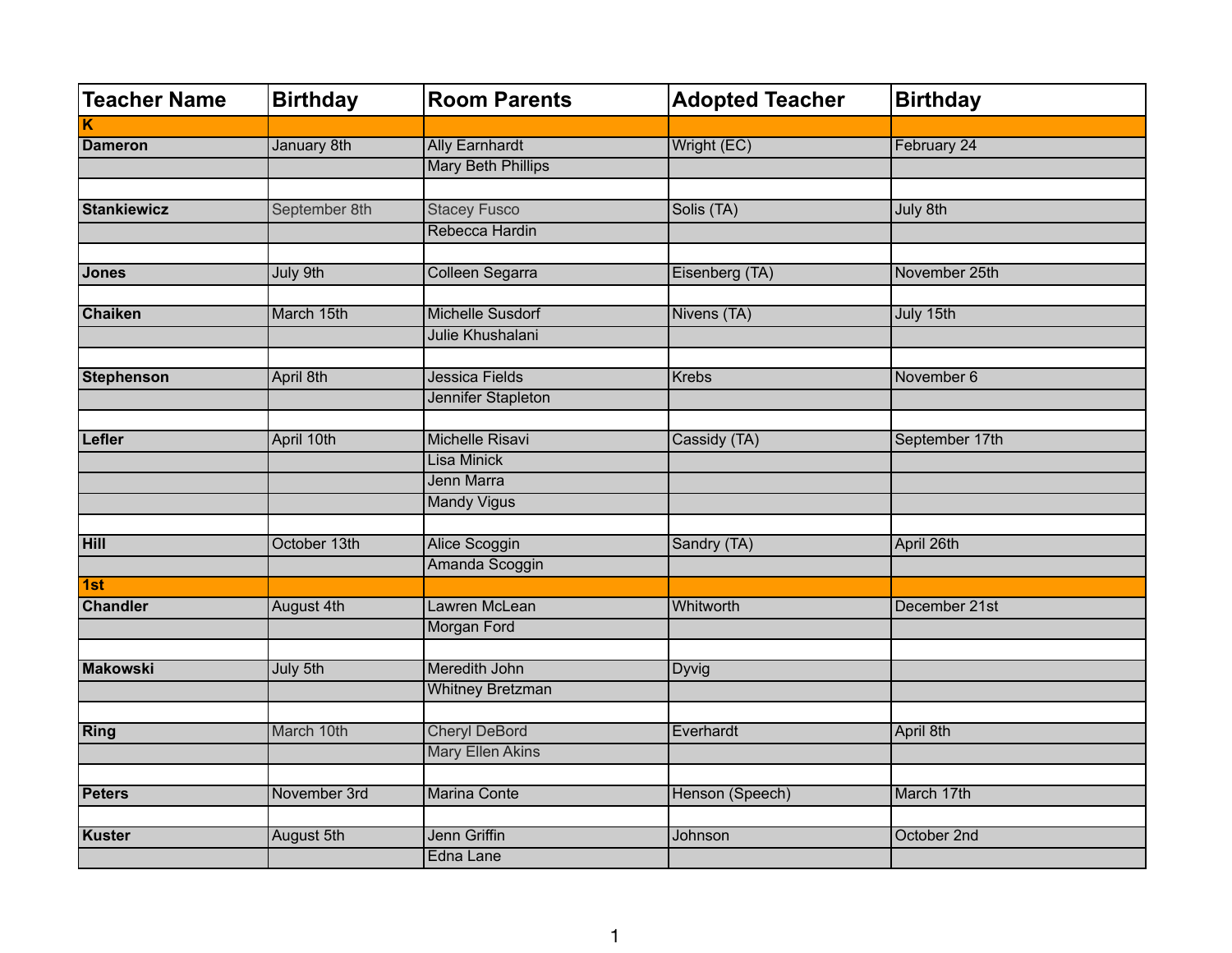| Raymond          | January 9th    | Paulina Camacho         | Meyer (Counselor)     | June 17th      |
|------------------|----------------|-------------------------|-----------------------|----------------|
|                  |                |                         |                       |                |
| <b>Brendle</b>   | February 28th  | Jonathan Hartsfield     |                       |                |
|                  |                | Jessica Sarolli         |                       |                |
| 2nd              |                |                         |                       |                |
| <b>Hammond</b>   | September 19th | <b>McKenzie Reed</b>    | Callahan (Media)      | September 14th |
|                  |                | <b>Jonell Atkinson</b>  |                       |                |
|                  |                |                         |                       |                |
| <b>Shoczolek</b> | April 5th      | <b>Jonell Atkinson</b>  | <b>Broyles (Tech)</b> | August 14th    |
|                  |                | <b>Jisselly Lemus</b>   |                       |                |
|                  |                |                         |                       |                |
| <b>Pulley</b>    | August 1st     | <b>Kristin Fowler</b>   | Sanders (TA)          | August 24th    |
|                  |                | <b>Jenny McCartt</b>    |                       |                |
|                  |                |                         |                       |                |
| <b>Hiott</b>     |                | Lisa Edwards            | Goonan                | August 8       |
|                  |                | Meredith John           |                       |                |
|                  |                |                         |                       |                |
| Kaplan           | December 6th   | Kathleen Kopay          | Griggs (PE)           | August 28th    |
|                  |                | <b>Kim Sasser</b>       |                       |                |
|                  |                |                         |                       |                |
| <b>Gaffney</b>   | April 27th     | <b>Jenny Burnside</b>   | Crowther (TA)         | December 5th   |
|                  |                | <b>Kara Dewberry</b>    |                       |                |
|                  |                |                         |                       |                |
| 3rd              |                |                         |                       |                |
| <b>Eibl</b>      | December 10    | <b>Natalie Conley</b>   | Villareal (TA)        | May 13th       |
|                  |                | Danielle Sheridan       |                       |                |
|                  |                |                         |                       |                |
| <b>Bacola</b>    |                | <b>Tiffany Chirokas</b> | Salvatore (Music)     | February 18    |
| Kaliszewki       |                | <b>Emily Field</b>      |                       |                |
|                  |                | <b>Katye Wicker</b>     |                       |                |
|                  |                |                         |                       |                |
| <b>Dickson</b>   |                | Sarah Rezutko           |                       |                |
|                  |                | <b>Katie Davidson</b>   |                       |                |
|                  |                | <b>Tracey Hayes</b>     |                       |                |
|                  |                |                         |                       |                |
|                  |                |                         |                       |                |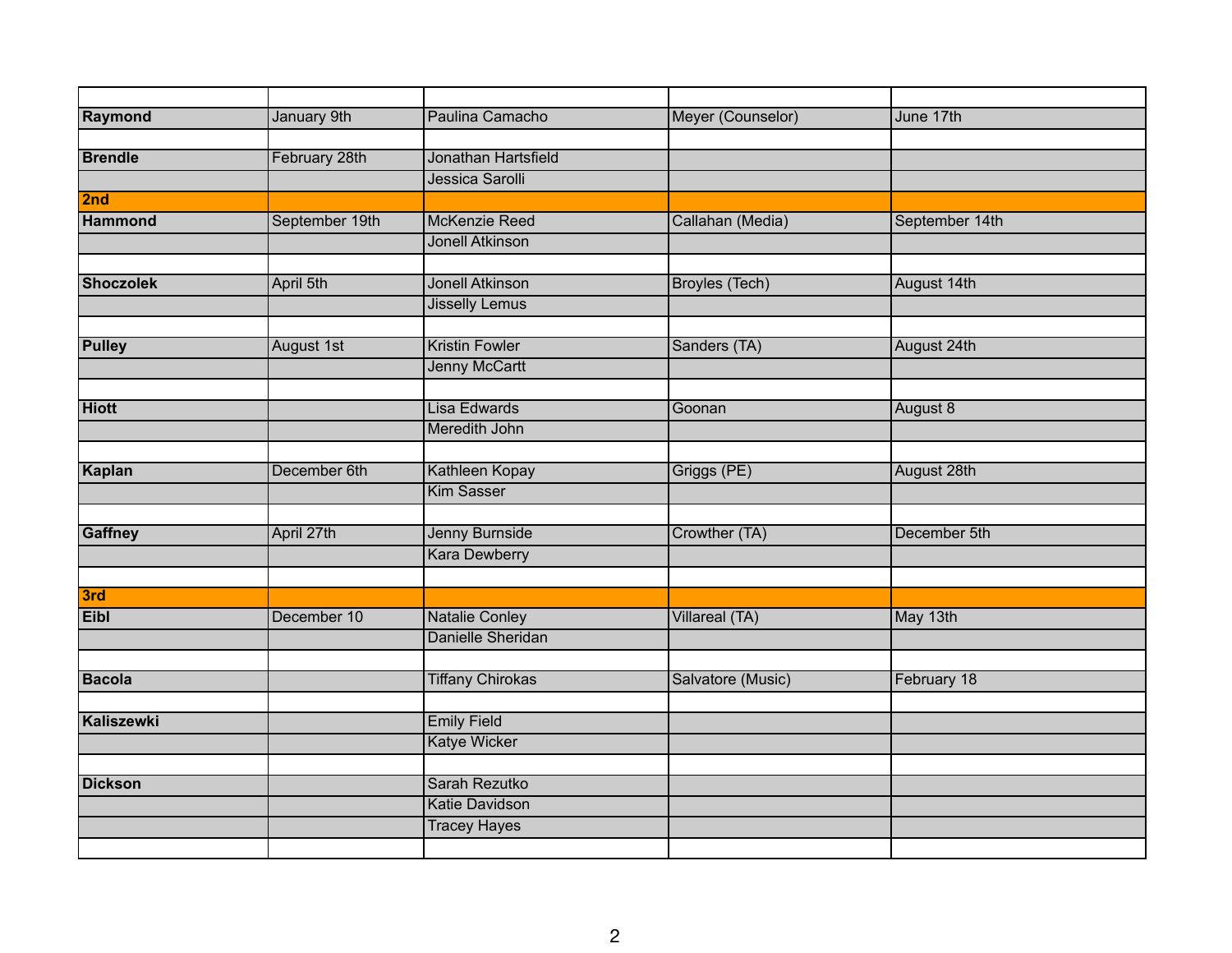| <b>Moore</b>      | July 30     | <b>Kristen Folsom</b>                    |                        |                |
|-------------------|-------------|------------------------------------------|------------------------|----------------|
|                   |             | Leigh Rittenhouse                        |                        |                |
|                   |             |                                          |                        |                |
| <b>Wicks</b>      | June 20     | <b>Christina Gibson</b>                  |                        |                |
|                   |             | Jennifer Herron                          |                        |                |
|                   |             |                                          |                        |                |
| <b>Hock</b>       | June 2      | <b>Clare Bisho</b>                       | Sherrill (Art)         | September 23rd |
|                   |             | <b>Antoinette Wilson</b>                 |                        |                |
| 4th               |             |                                          |                        |                |
| <b>Day</b>        | June 26     | <b>Kristen Barcellos</b>                 | DiCristofaro (EC Asst) | November 8th   |
|                   |             |                                          |                        |                |
| <b>Sanders</b>    | May 30      | <b>Mary Manzano</b>                      | McCall (EC Asst)       | December 1st   |
|                   |             |                                          |                        |                |
| O'Connell         | October 17  | <b>Tari Kahrs</b>                        |                        |                |
|                   |             |                                          |                        |                |
| <b>Martin</b>     | June 21     | <b>Beth Lentz</b>                        | Pastor (ESL)           | May 26th       |
|                   |             | <b>Tiffany Chirokas</b>                  |                        |                |
|                   |             |                                          |                        |                |
| Keene             | November 5  | <b>Sherry Nossel</b>                     |                        |                |
|                   |             | <b>Lindsey Darnell</b>                   |                        |                |
|                   |             |                                          |                        |                |
| <b>Courtney</b>   | October 30  | <b>Kelly Revels</b>                      | Sagi (EC Asst)         | December 9th   |
|                   |             | Jen Elliott                              |                        |                |
| 5th               |             |                                          |                        |                |
| <b>Lyons</b>      | November 19 | Colleen Segarra                          |                        |                |
|                   |             | <b>Kelly Revels</b>                      |                        |                |
|                   |             |                                          |                        |                |
| <b>Tinker</b>     | April 5     | <b>Jennifer Marra</b>                    | Filardi (EC)           | April 19th     |
|                   |             |                                          |                        |                |
| <b>Nesselbush</b> | August 4th  | <b>Barrie Rojahn</b>                     |                        |                |
|                   |             |                                          |                        |                |
| <b>Meadows</b>    |             |                                          |                        |                |
|                   | October 16  | Debbie Brummit                           | Thompson (Nurse)       | April 13th     |
| Fletcher          | October 9   |                                          |                        |                |
|                   |             | <b>Carolyn Floyd</b><br>Nicole Freebourn | Rainey (Psych)         | August 10th    |
|                   |             |                                          |                        |                |
| Ext.              |             |                                          |                        |                |